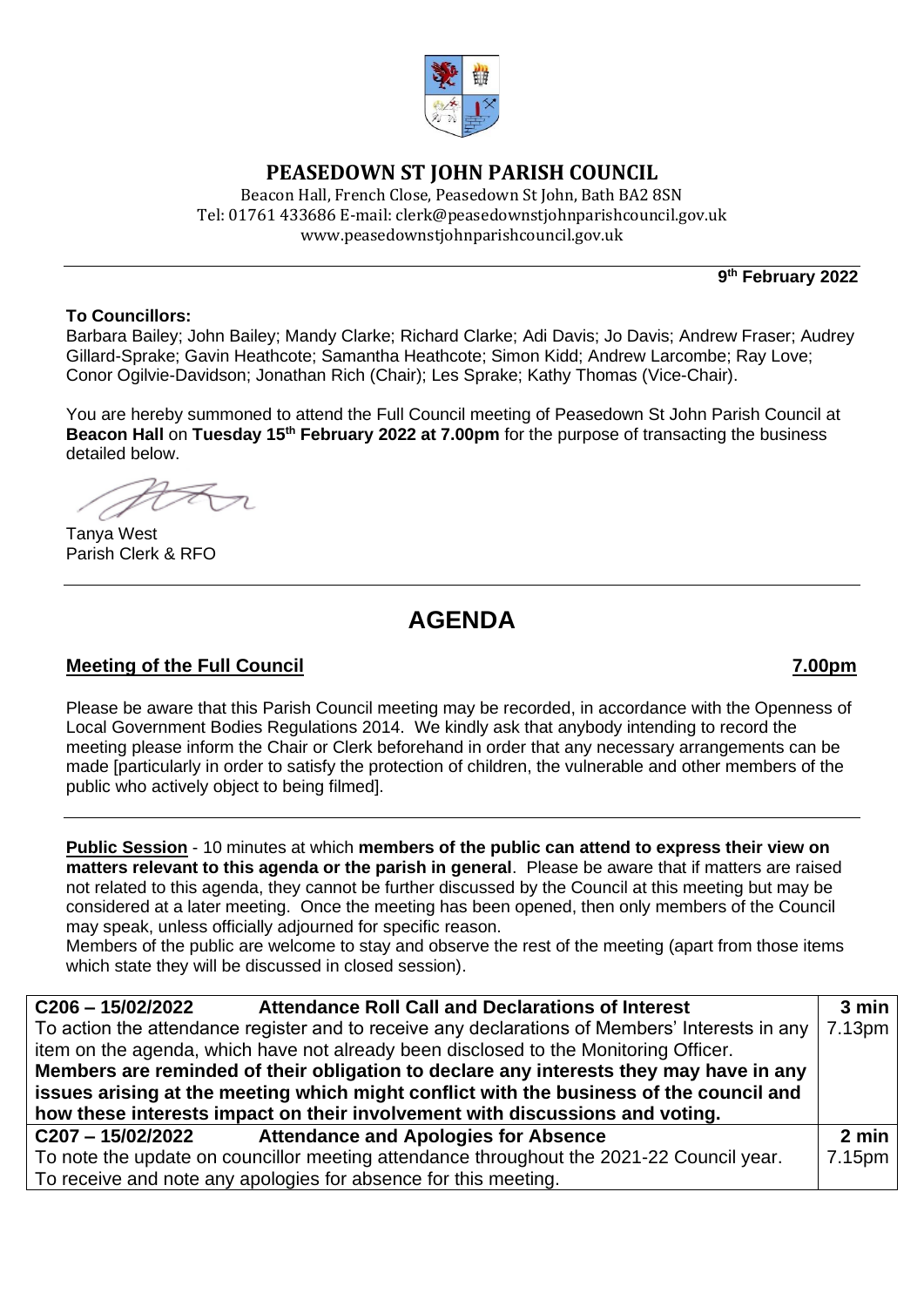| $C208 - 15/02/2022$<br><b>Minutes</b>                                                                                                                                                                                                                                                                                                                                                                                                                                | 4 min           |
|----------------------------------------------------------------------------------------------------------------------------------------------------------------------------------------------------------------------------------------------------------------------------------------------------------------------------------------------------------------------------------------------------------------------------------------------------------------------|-----------------|
| To resolve to approve the minutes of the Full Council meeting held on $14th$ December<br>İ.<br>2021.                                                                                                                                                                                                                                                                                                                                                                 | 7.19pm          |
| ii. To resolve to approve the minutes of the Full Council meeting held on $18th$ January<br>2022.                                                                                                                                                                                                                                                                                                                                                                    |                 |
| iii. To sign the above listed minutes.                                                                                                                                                                                                                                                                                                                                                                                                                               |                 |
| <b>Clerk's Report</b><br>$C209 - 15/02/2022$                                                                                                                                                                                                                                                                                                                                                                                                                         | 4 min           |
| To receive, for information, a report from the Clerk on any outstanding actions from the last<br>meeting, or items of particular note or feedback requested via Planner.                                                                                                                                                                                                                                                                                             | 7.23pm          |
| <b>Items for Urgent Report</b><br>$C210 - 15/02/2022$                                                                                                                                                                                                                                                                                                                                                                                                                | 2 min           |
| Items which have been brought to the attention of the Chair, prior to the meeting, and that, in<br>their opinion, should be reported on as a matter of urgency.                                                                                                                                                                                                                                                                                                      | 7.25pm          |
| <b>Planning Related Matters</b><br>$C211 - 15/02/2022$                                                                                                                                                                                                                                                                                                                                                                                                               | $10$ min        |
| A. To resolve to determine the Parish Council's official response regarding the following<br>planning applications:<br>Reference: 22/00290/TPO<br>İ.                                                                                                                                                                                                                                                                                                                 | 7.35pm          |
| Address: 48 Westbury View, Peasedown St John, Bath, BA2 8TZ<br>Proposal: Ash (T5) - Repeat crown reduction by pruning back to the previous points.<br>Reduce any new branches by 2-3m to create a balanced crown with an aerodynamic<br>profile. Due to fungus and basal trunk decay.<br>Applicant: Mrs Margaret Hopkins.                                                                                                                                            |                 |
| B. To receive a report on the following:<br>i. Planning decisions issued by B&NES Council.<br>ii. Planning enforcement matters.<br>iii. Planning applications not invited to comment / appeals / pending applications /<br>applications from neighbouring parishes.<br>iv. Progress on the Greenlands Road development of 89 dwellings.                                                                                                                              |                 |
| <b>C. Local Planning Policy</b><br>To receive an update on the plans for the new B&NES Local Plan by way of a briefing to<br>be held on 1 <sup>st</sup> March 2022.                                                                                                                                                                                                                                                                                                  |                 |
| C212-15/02/2022<br>'Journey to Net Zero' Transport Planning Consultation<br>To review the documents for B&NES Council's plan: 'Journey to Net Zero: Reducing the<br>Environmental Impact of Transport in Bath'. The plan is a strategic overview of the policies<br>and projects being pursued, to deliver more sustainable transport choices for the people of<br>B&NES. To determine whether the Parish Council submits a formal response to this<br>consultation. | 5 min<br>7.40pm |
| <b>Avon Fire &amp; Rescue Service Plan Consultation</b><br>$C213 - 15/02/2022$                                                                                                                                                                                                                                                                                                                                                                                       | 5 min           |
| To review the Service Plan Proposals 2022-25 for Avon Fire & Rescue Service. The<br>Proposals outline the vision for the future of Avon Fire & Rescue Service in preventing,<br>protecting, and responding to the fire and rescue related risks and needs of our local<br>communities. To determine whether the Parish Council submits a formal response to this<br>consultation.                                                                                    | 7.45pm          |
| $C214 - 15/02/2022$<br><b>Financial Matters &amp; Schedule of Payments</b>                                                                                                                                                                                                                                                                                                                                                                                           | 7 min           |
| In accordance with the Financial Regulations and Standing Orders:<br>To review and resolve to approve the schedule of payments and ratify those already<br>İ.<br>made in relation to the accounts for year ending 31 <sup>st</sup> March 2022.<br>To review the summary of General and Ear Marked Reserves and Committed<br>ii.<br>Expenditure.                                                                                                                      | 7.52pm          |
| iii. To vote on the following motion raised at the Finance & Amenities Committee Advisory<br>Panel meeting:                                                                                                                                                                                                                                                                                                                                                          |                 |
| a. Following accepted accounting practices, to resolve that £9,769.46, of the budget<br>allocated to '602900 – Infrequent Operational Expenditure', and £6,000.00, of the<br>budget allocated to '604005 – Contracted Amenities Works', is moved to '608903 -                                                                                                                                                                                                        |                 |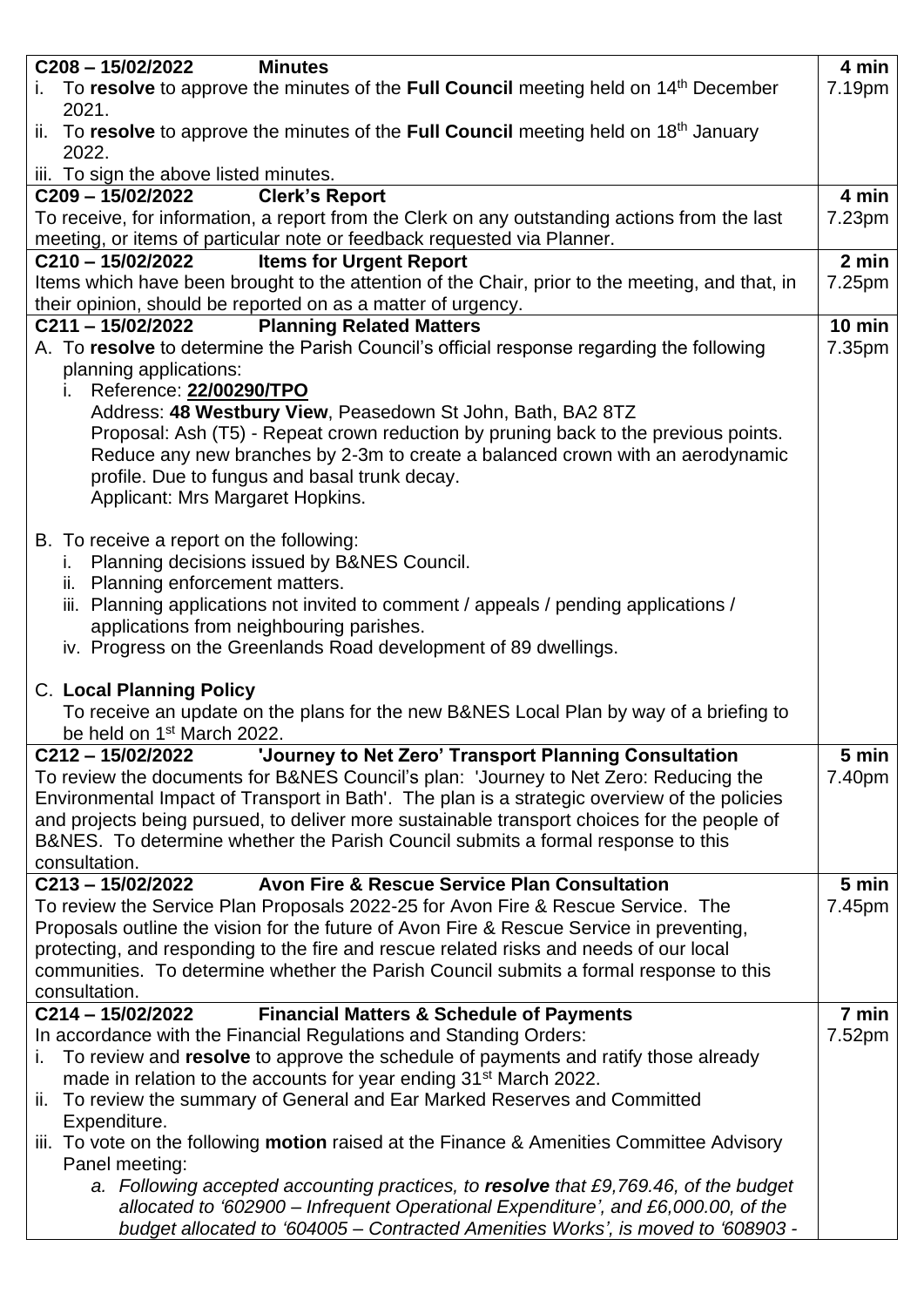| this project in accordance with minute C194 - 18/01/2022.<br>Proposed by: Cllr. Simon Kidd<br>Seconded by: Cllr. Jo Davis.<br>iv. To receive update on the payment made to Northavon Group Ltd. for works carried out on<br>the Recreation Ground and make any associated decisions.<br>v. To consider subscription payments for various professional supporting bodies.<br>$C215 - 15/02/2022$<br><b>Precept Demand Leaflet</b><br>2 min<br>To ratify the amended precept leaflet for distribution in the Parish Council newsletter.<br>7.54pm<br>3 min<br>$C216 - 15/02/2022$<br>Order of Known Business, Project Budgets and EMR<br>To note the report on progress and the expenditure in relation to the Order of Known<br>7.57pm<br>Business for the 2020-21 council year and the 2021-22 council year. Also, of the previously<br>agreed larger operational projects.<br><b>Trustee and Council Committee Updates</b><br>C217-15/02/2022<br>5 min<br>To receive updates, and make associated decisions on recommendations raised at the<br>8.02pm<br>following meetings, which have met since the last Full Council meeting:<br><b>Trustee</b> – meeting held on 15 <sup>th</sup> February 2022 (no pre-reading verbal report to be provided).<br><b>Finance &amp; Amenities Committee</b> – Advisory Panel meeting held on $8th$ February 2022.<br>$\triangleright$ Recommendation on proposed amendment to the Financial Regulations.<br>$\triangleright$ Recommendation on proposed amendments to the Beacon Hall hire fees.<br>$\triangleright$ Update on the football facilities including the proposed tea hut/toilet.<br>The meeting will be adjourned for a 10-minute comfort break.<br><b>Advisory Panel Updates</b><br><b>30 min</b><br>$C218 - 15/02/2022$<br>A. To note the summary report of Advisory Panel meetings held in the current Council year<br>8.43pm<br>along with attendance numbers.<br>B. To note the reports from the following Advisory Panels - any recommendations or motions<br>raised requiring resolution are specified below:<br>i. Beacon Hall Coronavirus Secure Advisory Panel – Meeting held on Monday $7th$<br>February 2022 at 7.00pm. To consider recommendations regarding continuing<br>monitoring of Beacon Hall under Covid regulations.<br>ii. Burial Committee Advisory Panel – Site meeting held on Saturday $22^{nd}$ January<br>2022 at 11.00am and general meeting held on Thursday 3 <sup>rd</sup> February 2022 at 7.00pm.<br>To receive an update on works being undertaken at Ashgrove Cemetery.<br>iii. Civic Events Advisory Panel - Meeting held on Tuesday 25 <sup>th</sup> January 2022 at<br>7.00pm. To consider recommendations regarding Parish Council events to celebrate<br>Commonwealth Day on 14 <sup>th</sup> March 2022 and the Queen's Platinum Jubilee on 2 <sup>nd</sup> June<br>2022.<br>iv. Clerk Liaison Panel – Meeting held on Wednesday $2^{nd}$ February 2022 at 6.00pm. To<br>receive update on current workload, staff objectives and training.<br>v. Climate & Environment Advisory Panel – Meeting held on Thursday $28th$ October<br>2021 at 8.00pm.<br>vi. Council Structure Review Advisory Panel - Meeting held on Monday 24 <sup>th</sup> January<br>2022 at 7.00pm. To consider recommendations regarding the committee structure of<br>the Council with a view to implementation in the new council year in May 2022. Also,<br>to receive update on responses regarding the regular council meeting day.<br>vii. Executive Committee Advisory Panel - Meeting held on Tuesday 1 <sup>st</sup> February 2022<br>at 7.30pm. To consider recommendations regarding project and workload priorities.<br>viii. Jubilee Garden Advisory Panel - Meeting held on Friday 28 <sup>th</sup> January 2022 at<br>5.30pm. To receive update on the awarding of the contract for the ground works of this<br>project including summary breakdown on how the decision was achieved.<br>ix. Parish Map and Signage Project Advisory Panel - Meeting held on Monday 7th<br>February 2022 at 7.30pm. To consider recommendations regarding the project.<br>x. Persimmon Land Transfer Advisory Panel – Meeting held on Tuesday 1 <sup>st</sup> February<br>2022 at 7.00pm. To receive an update on the progress of the project. | BF Project - Jubilee Garden' to provide the necessary budget required to undertake |  |
|-----------------------------------------------------------------------------------------------------------------------------------------------------------------------------------------------------------------------------------------------------------------------------------------------------------------------------------------------------------------------------------------------------------------------------------------------------------------------------------------------------------------------------------------------------------------------------------------------------------------------------------------------------------------------------------------------------------------------------------------------------------------------------------------------------------------------------------------------------------------------------------------------------------------------------------------------------------------------------------------------------------------------------------------------------------------------------------------------------------------------------------------------------------------------------------------------------------------------------------------------------------------------------------------------------------------------------------------------------------------------------------------------------------------------------------------------------------------------------------------------------------------------------------------------------------------------------------------------------------------------------------------------------------------------------------------------------------------------------------------------------------------------------------------------------------------------------------------------------------------------------------------------------------------------------------------------------------------------------------------------------------------------------------------------------------------------------------------------------------------------------------------------------------------------------------------------------------------------------------------------------------------------------------------------------------------------------------------------------------------------------------------------------------------------------------------------------------------------------------------------------------------------------------------------------------------------------------------------------------------------------------------------------------------------------------------------------------------------------------------------------------------------------------------------------------------------------------------------------------------------------------------------------------------------------------------------------------------------------------------------------------------------------------------------------------------------------------------------------------------------------------------------------------------------------------------------------------------------------------------------------------------------------------------------------------------------------------------------------------------------------------------------------------------------------------------------------------------------------------------------------------------------------------------------------------------------------------------------------------------------------------------------------------------------------------------------------------------------------------------------------------------------------------------------------------------------------------------------------------------------------------------------------------------------------------------------------------------------------------------------------------------------------------------------------------------------------------------------------------------------------------------------------------------------------------------------------------------------------------------------------------------------------------------------------------------|------------------------------------------------------------------------------------|--|
|                                                                                                                                                                                                                                                                                                                                                                                                                                                                                                                                                                                                                                                                                                                                                                                                                                                                                                                                                                                                                                                                                                                                                                                                                                                                                                                                                                                                                                                                                                                                                                                                                                                                                                                                                                                                                                                                                                                                                                                                                                                                                                                                                                                                                                                                                                                                                                                                                                                                                                                                                                                                                                                                                                                                                                                                                                                                                                                                                                                                                                                                                                                                                                                                                                                                                                                                                                                                                                                                                                                                                                                                                                                                                                                                                                                                                                                                                                                                                                                                                                                                                                                                                                                                                                                                                                                 |                                                                                    |  |
|                                                                                                                                                                                                                                                                                                                                                                                                                                                                                                                                                                                                                                                                                                                                                                                                                                                                                                                                                                                                                                                                                                                                                                                                                                                                                                                                                                                                                                                                                                                                                                                                                                                                                                                                                                                                                                                                                                                                                                                                                                                                                                                                                                                                                                                                                                                                                                                                                                                                                                                                                                                                                                                                                                                                                                                                                                                                                                                                                                                                                                                                                                                                                                                                                                                                                                                                                                                                                                                                                                                                                                                                                                                                                                                                                                                                                                                                                                                                                                                                                                                                                                                                                                                                                                                                                                                 |                                                                                    |  |
|                                                                                                                                                                                                                                                                                                                                                                                                                                                                                                                                                                                                                                                                                                                                                                                                                                                                                                                                                                                                                                                                                                                                                                                                                                                                                                                                                                                                                                                                                                                                                                                                                                                                                                                                                                                                                                                                                                                                                                                                                                                                                                                                                                                                                                                                                                                                                                                                                                                                                                                                                                                                                                                                                                                                                                                                                                                                                                                                                                                                                                                                                                                                                                                                                                                                                                                                                                                                                                                                                                                                                                                                                                                                                                                                                                                                                                                                                                                                                                                                                                                                                                                                                                                                                                                                                                                 |                                                                                    |  |
|                                                                                                                                                                                                                                                                                                                                                                                                                                                                                                                                                                                                                                                                                                                                                                                                                                                                                                                                                                                                                                                                                                                                                                                                                                                                                                                                                                                                                                                                                                                                                                                                                                                                                                                                                                                                                                                                                                                                                                                                                                                                                                                                                                                                                                                                                                                                                                                                                                                                                                                                                                                                                                                                                                                                                                                                                                                                                                                                                                                                                                                                                                                                                                                                                                                                                                                                                                                                                                                                                                                                                                                                                                                                                                                                                                                                                                                                                                                                                                                                                                                                                                                                                                                                                                                                                                                 |                                                                                    |  |
|                                                                                                                                                                                                                                                                                                                                                                                                                                                                                                                                                                                                                                                                                                                                                                                                                                                                                                                                                                                                                                                                                                                                                                                                                                                                                                                                                                                                                                                                                                                                                                                                                                                                                                                                                                                                                                                                                                                                                                                                                                                                                                                                                                                                                                                                                                                                                                                                                                                                                                                                                                                                                                                                                                                                                                                                                                                                                                                                                                                                                                                                                                                                                                                                                                                                                                                                                                                                                                                                                                                                                                                                                                                                                                                                                                                                                                                                                                                                                                                                                                                                                                                                                                                                                                                                                                                 |                                                                                    |  |
|                                                                                                                                                                                                                                                                                                                                                                                                                                                                                                                                                                                                                                                                                                                                                                                                                                                                                                                                                                                                                                                                                                                                                                                                                                                                                                                                                                                                                                                                                                                                                                                                                                                                                                                                                                                                                                                                                                                                                                                                                                                                                                                                                                                                                                                                                                                                                                                                                                                                                                                                                                                                                                                                                                                                                                                                                                                                                                                                                                                                                                                                                                                                                                                                                                                                                                                                                                                                                                                                                                                                                                                                                                                                                                                                                                                                                                                                                                                                                                                                                                                                                                                                                                                                                                                                                                                 |                                                                                    |  |
|                                                                                                                                                                                                                                                                                                                                                                                                                                                                                                                                                                                                                                                                                                                                                                                                                                                                                                                                                                                                                                                                                                                                                                                                                                                                                                                                                                                                                                                                                                                                                                                                                                                                                                                                                                                                                                                                                                                                                                                                                                                                                                                                                                                                                                                                                                                                                                                                                                                                                                                                                                                                                                                                                                                                                                                                                                                                                                                                                                                                                                                                                                                                                                                                                                                                                                                                                                                                                                                                                                                                                                                                                                                                                                                                                                                                                                                                                                                                                                                                                                                                                                                                                                                                                                                                                                                 |                                                                                    |  |
|                                                                                                                                                                                                                                                                                                                                                                                                                                                                                                                                                                                                                                                                                                                                                                                                                                                                                                                                                                                                                                                                                                                                                                                                                                                                                                                                                                                                                                                                                                                                                                                                                                                                                                                                                                                                                                                                                                                                                                                                                                                                                                                                                                                                                                                                                                                                                                                                                                                                                                                                                                                                                                                                                                                                                                                                                                                                                                                                                                                                                                                                                                                                                                                                                                                                                                                                                                                                                                                                                                                                                                                                                                                                                                                                                                                                                                                                                                                                                                                                                                                                                                                                                                                                                                                                                                                 |                                                                                    |  |
|                                                                                                                                                                                                                                                                                                                                                                                                                                                                                                                                                                                                                                                                                                                                                                                                                                                                                                                                                                                                                                                                                                                                                                                                                                                                                                                                                                                                                                                                                                                                                                                                                                                                                                                                                                                                                                                                                                                                                                                                                                                                                                                                                                                                                                                                                                                                                                                                                                                                                                                                                                                                                                                                                                                                                                                                                                                                                                                                                                                                                                                                                                                                                                                                                                                                                                                                                                                                                                                                                                                                                                                                                                                                                                                                                                                                                                                                                                                                                                                                                                                                                                                                                                                                                                                                                                                 |                                                                                    |  |
|                                                                                                                                                                                                                                                                                                                                                                                                                                                                                                                                                                                                                                                                                                                                                                                                                                                                                                                                                                                                                                                                                                                                                                                                                                                                                                                                                                                                                                                                                                                                                                                                                                                                                                                                                                                                                                                                                                                                                                                                                                                                                                                                                                                                                                                                                                                                                                                                                                                                                                                                                                                                                                                                                                                                                                                                                                                                                                                                                                                                                                                                                                                                                                                                                                                                                                                                                                                                                                                                                                                                                                                                                                                                                                                                                                                                                                                                                                                                                                                                                                                                                                                                                                                                                                                                                                                 |                                                                                    |  |
|                                                                                                                                                                                                                                                                                                                                                                                                                                                                                                                                                                                                                                                                                                                                                                                                                                                                                                                                                                                                                                                                                                                                                                                                                                                                                                                                                                                                                                                                                                                                                                                                                                                                                                                                                                                                                                                                                                                                                                                                                                                                                                                                                                                                                                                                                                                                                                                                                                                                                                                                                                                                                                                                                                                                                                                                                                                                                                                                                                                                                                                                                                                                                                                                                                                                                                                                                                                                                                                                                                                                                                                                                                                                                                                                                                                                                                                                                                                                                                                                                                                                                                                                                                                                                                                                                                                 |                                                                                    |  |
|                                                                                                                                                                                                                                                                                                                                                                                                                                                                                                                                                                                                                                                                                                                                                                                                                                                                                                                                                                                                                                                                                                                                                                                                                                                                                                                                                                                                                                                                                                                                                                                                                                                                                                                                                                                                                                                                                                                                                                                                                                                                                                                                                                                                                                                                                                                                                                                                                                                                                                                                                                                                                                                                                                                                                                                                                                                                                                                                                                                                                                                                                                                                                                                                                                                                                                                                                                                                                                                                                                                                                                                                                                                                                                                                                                                                                                                                                                                                                                                                                                                                                                                                                                                                                                                                                                                 |                                                                                    |  |
|                                                                                                                                                                                                                                                                                                                                                                                                                                                                                                                                                                                                                                                                                                                                                                                                                                                                                                                                                                                                                                                                                                                                                                                                                                                                                                                                                                                                                                                                                                                                                                                                                                                                                                                                                                                                                                                                                                                                                                                                                                                                                                                                                                                                                                                                                                                                                                                                                                                                                                                                                                                                                                                                                                                                                                                                                                                                                                                                                                                                                                                                                                                                                                                                                                                                                                                                                                                                                                                                                                                                                                                                                                                                                                                                                                                                                                                                                                                                                                                                                                                                                                                                                                                                                                                                                                                 |                                                                                    |  |
|                                                                                                                                                                                                                                                                                                                                                                                                                                                                                                                                                                                                                                                                                                                                                                                                                                                                                                                                                                                                                                                                                                                                                                                                                                                                                                                                                                                                                                                                                                                                                                                                                                                                                                                                                                                                                                                                                                                                                                                                                                                                                                                                                                                                                                                                                                                                                                                                                                                                                                                                                                                                                                                                                                                                                                                                                                                                                                                                                                                                                                                                                                                                                                                                                                                                                                                                                                                                                                                                                                                                                                                                                                                                                                                                                                                                                                                                                                                                                                                                                                                                                                                                                                                                                                                                                                                 |                                                                                    |  |
|                                                                                                                                                                                                                                                                                                                                                                                                                                                                                                                                                                                                                                                                                                                                                                                                                                                                                                                                                                                                                                                                                                                                                                                                                                                                                                                                                                                                                                                                                                                                                                                                                                                                                                                                                                                                                                                                                                                                                                                                                                                                                                                                                                                                                                                                                                                                                                                                                                                                                                                                                                                                                                                                                                                                                                                                                                                                                                                                                                                                                                                                                                                                                                                                                                                                                                                                                                                                                                                                                                                                                                                                                                                                                                                                                                                                                                                                                                                                                                                                                                                                                                                                                                                                                                                                                                                 |                                                                                    |  |
|                                                                                                                                                                                                                                                                                                                                                                                                                                                                                                                                                                                                                                                                                                                                                                                                                                                                                                                                                                                                                                                                                                                                                                                                                                                                                                                                                                                                                                                                                                                                                                                                                                                                                                                                                                                                                                                                                                                                                                                                                                                                                                                                                                                                                                                                                                                                                                                                                                                                                                                                                                                                                                                                                                                                                                                                                                                                                                                                                                                                                                                                                                                                                                                                                                                                                                                                                                                                                                                                                                                                                                                                                                                                                                                                                                                                                                                                                                                                                                                                                                                                                                                                                                                                                                                                                                                 |                                                                                    |  |
|                                                                                                                                                                                                                                                                                                                                                                                                                                                                                                                                                                                                                                                                                                                                                                                                                                                                                                                                                                                                                                                                                                                                                                                                                                                                                                                                                                                                                                                                                                                                                                                                                                                                                                                                                                                                                                                                                                                                                                                                                                                                                                                                                                                                                                                                                                                                                                                                                                                                                                                                                                                                                                                                                                                                                                                                                                                                                                                                                                                                                                                                                                                                                                                                                                                                                                                                                                                                                                                                                                                                                                                                                                                                                                                                                                                                                                                                                                                                                                                                                                                                                                                                                                                                                                                                                                                 |                                                                                    |  |
|                                                                                                                                                                                                                                                                                                                                                                                                                                                                                                                                                                                                                                                                                                                                                                                                                                                                                                                                                                                                                                                                                                                                                                                                                                                                                                                                                                                                                                                                                                                                                                                                                                                                                                                                                                                                                                                                                                                                                                                                                                                                                                                                                                                                                                                                                                                                                                                                                                                                                                                                                                                                                                                                                                                                                                                                                                                                                                                                                                                                                                                                                                                                                                                                                                                                                                                                                                                                                                                                                                                                                                                                                                                                                                                                                                                                                                                                                                                                                                                                                                                                                                                                                                                                                                                                                                                 |                                                                                    |  |
|                                                                                                                                                                                                                                                                                                                                                                                                                                                                                                                                                                                                                                                                                                                                                                                                                                                                                                                                                                                                                                                                                                                                                                                                                                                                                                                                                                                                                                                                                                                                                                                                                                                                                                                                                                                                                                                                                                                                                                                                                                                                                                                                                                                                                                                                                                                                                                                                                                                                                                                                                                                                                                                                                                                                                                                                                                                                                                                                                                                                                                                                                                                                                                                                                                                                                                                                                                                                                                                                                                                                                                                                                                                                                                                                                                                                                                                                                                                                                                                                                                                                                                                                                                                                                                                                                                                 |                                                                                    |  |
|                                                                                                                                                                                                                                                                                                                                                                                                                                                                                                                                                                                                                                                                                                                                                                                                                                                                                                                                                                                                                                                                                                                                                                                                                                                                                                                                                                                                                                                                                                                                                                                                                                                                                                                                                                                                                                                                                                                                                                                                                                                                                                                                                                                                                                                                                                                                                                                                                                                                                                                                                                                                                                                                                                                                                                                                                                                                                                                                                                                                                                                                                                                                                                                                                                                                                                                                                                                                                                                                                                                                                                                                                                                                                                                                                                                                                                                                                                                                                                                                                                                                                                                                                                                                                                                                                                                 |                                                                                    |  |
|                                                                                                                                                                                                                                                                                                                                                                                                                                                                                                                                                                                                                                                                                                                                                                                                                                                                                                                                                                                                                                                                                                                                                                                                                                                                                                                                                                                                                                                                                                                                                                                                                                                                                                                                                                                                                                                                                                                                                                                                                                                                                                                                                                                                                                                                                                                                                                                                                                                                                                                                                                                                                                                                                                                                                                                                                                                                                                                                                                                                                                                                                                                                                                                                                                                                                                                                                                                                                                                                                                                                                                                                                                                                                                                                                                                                                                                                                                                                                                                                                                                                                                                                                                                                                                                                                                                 |                                                                                    |  |
|                                                                                                                                                                                                                                                                                                                                                                                                                                                                                                                                                                                                                                                                                                                                                                                                                                                                                                                                                                                                                                                                                                                                                                                                                                                                                                                                                                                                                                                                                                                                                                                                                                                                                                                                                                                                                                                                                                                                                                                                                                                                                                                                                                                                                                                                                                                                                                                                                                                                                                                                                                                                                                                                                                                                                                                                                                                                                                                                                                                                                                                                                                                                                                                                                                                                                                                                                                                                                                                                                                                                                                                                                                                                                                                                                                                                                                                                                                                                                                                                                                                                                                                                                                                                                                                                                                                 |                                                                                    |  |
|                                                                                                                                                                                                                                                                                                                                                                                                                                                                                                                                                                                                                                                                                                                                                                                                                                                                                                                                                                                                                                                                                                                                                                                                                                                                                                                                                                                                                                                                                                                                                                                                                                                                                                                                                                                                                                                                                                                                                                                                                                                                                                                                                                                                                                                                                                                                                                                                                                                                                                                                                                                                                                                                                                                                                                                                                                                                                                                                                                                                                                                                                                                                                                                                                                                                                                                                                                                                                                                                                                                                                                                                                                                                                                                                                                                                                                                                                                                                                                                                                                                                                                                                                                                                                                                                                                                 |                                                                                    |  |
|                                                                                                                                                                                                                                                                                                                                                                                                                                                                                                                                                                                                                                                                                                                                                                                                                                                                                                                                                                                                                                                                                                                                                                                                                                                                                                                                                                                                                                                                                                                                                                                                                                                                                                                                                                                                                                                                                                                                                                                                                                                                                                                                                                                                                                                                                                                                                                                                                                                                                                                                                                                                                                                                                                                                                                                                                                                                                                                                                                                                                                                                                                                                                                                                                                                                                                                                                                                                                                                                                                                                                                                                                                                                                                                                                                                                                                                                                                                                                                                                                                                                                                                                                                                                                                                                                                                 |                                                                                    |  |
|                                                                                                                                                                                                                                                                                                                                                                                                                                                                                                                                                                                                                                                                                                                                                                                                                                                                                                                                                                                                                                                                                                                                                                                                                                                                                                                                                                                                                                                                                                                                                                                                                                                                                                                                                                                                                                                                                                                                                                                                                                                                                                                                                                                                                                                                                                                                                                                                                                                                                                                                                                                                                                                                                                                                                                                                                                                                                                                                                                                                                                                                                                                                                                                                                                                                                                                                                                                                                                                                                                                                                                                                                                                                                                                                                                                                                                                                                                                                                                                                                                                                                                                                                                                                                                                                                                                 |                                                                                    |  |
|                                                                                                                                                                                                                                                                                                                                                                                                                                                                                                                                                                                                                                                                                                                                                                                                                                                                                                                                                                                                                                                                                                                                                                                                                                                                                                                                                                                                                                                                                                                                                                                                                                                                                                                                                                                                                                                                                                                                                                                                                                                                                                                                                                                                                                                                                                                                                                                                                                                                                                                                                                                                                                                                                                                                                                                                                                                                                                                                                                                                                                                                                                                                                                                                                                                                                                                                                                                                                                                                                                                                                                                                                                                                                                                                                                                                                                                                                                                                                                                                                                                                                                                                                                                                                                                                                                                 |                                                                                    |  |
|                                                                                                                                                                                                                                                                                                                                                                                                                                                                                                                                                                                                                                                                                                                                                                                                                                                                                                                                                                                                                                                                                                                                                                                                                                                                                                                                                                                                                                                                                                                                                                                                                                                                                                                                                                                                                                                                                                                                                                                                                                                                                                                                                                                                                                                                                                                                                                                                                                                                                                                                                                                                                                                                                                                                                                                                                                                                                                                                                                                                                                                                                                                                                                                                                                                                                                                                                                                                                                                                                                                                                                                                                                                                                                                                                                                                                                                                                                                                                                                                                                                                                                                                                                                                                                                                                                                 |                                                                                    |  |
|                                                                                                                                                                                                                                                                                                                                                                                                                                                                                                                                                                                                                                                                                                                                                                                                                                                                                                                                                                                                                                                                                                                                                                                                                                                                                                                                                                                                                                                                                                                                                                                                                                                                                                                                                                                                                                                                                                                                                                                                                                                                                                                                                                                                                                                                                                                                                                                                                                                                                                                                                                                                                                                                                                                                                                                                                                                                                                                                                                                                                                                                                                                                                                                                                                                                                                                                                                                                                                                                                                                                                                                                                                                                                                                                                                                                                                                                                                                                                                                                                                                                                                                                                                                                                                                                                                                 |                                                                                    |  |
|                                                                                                                                                                                                                                                                                                                                                                                                                                                                                                                                                                                                                                                                                                                                                                                                                                                                                                                                                                                                                                                                                                                                                                                                                                                                                                                                                                                                                                                                                                                                                                                                                                                                                                                                                                                                                                                                                                                                                                                                                                                                                                                                                                                                                                                                                                                                                                                                                                                                                                                                                                                                                                                                                                                                                                                                                                                                                                                                                                                                                                                                                                                                                                                                                                                                                                                                                                                                                                                                                                                                                                                                                                                                                                                                                                                                                                                                                                                                                                                                                                                                                                                                                                                                                                                                                                                 |                                                                                    |  |
|                                                                                                                                                                                                                                                                                                                                                                                                                                                                                                                                                                                                                                                                                                                                                                                                                                                                                                                                                                                                                                                                                                                                                                                                                                                                                                                                                                                                                                                                                                                                                                                                                                                                                                                                                                                                                                                                                                                                                                                                                                                                                                                                                                                                                                                                                                                                                                                                                                                                                                                                                                                                                                                                                                                                                                                                                                                                                                                                                                                                                                                                                                                                                                                                                                                                                                                                                                                                                                                                                                                                                                                                                                                                                                                                                                                                                                                                                                                                                                                                                                                                                                                                                                                                                                                                                                                 |                                                                                    |  |
|                                                                                                                                                                                                                                                                                                                                                                                                                                                                                                                                                                                                                                                                                                                                                                                                                                                                                                                                                                                                                                                                                                                                                                                                                                                                                                                                                                                                                                                                                                                                                                                                                                                                                                                                                                                                                                                                                                                                                                                                                                                                                                                                                                                                                                                                                                                                                                                                                                                                                                                                                                                                                                                                                                                                                                                                                                                                                                                                                                                                                                                                                                                                                                                                                                                                                                                                                                                                                                                                                                                                                                                                                                                                                                                                                                                                                                                                                                                                                                                                                                                                                                                                                                                                                                                                                                                 |                                                                                    |  |
|                                                                                                                                                                                                                                                                                                                                                                                                                                                                                                                                                                                                                                                                                                                                                                                                                                                                                                                                                                                                                                                                                                                                                                                                                                                                                                                                                                                                                                                                                                                                                                                                                                                                                                                                                                                                                                                                                                                                                                                                                                                                                                                                                                                                                                                                                                                                                                                                                                                                                                                                                                                                                                                                                                                                                                                                                                                                                                                                                                                                                                                                                                                                                                                                                                                                                                                                                                                                                                                                                                                                                                                                                                                                                                                                                                                                                                                                                                                                                                                                                                                                                                                                                                                                                                                                                                                 |                                                                                    |  |
|                                                                                                                                                                                                                                                                                                                                                                                                                                                                                                                                                                                                                                                                                                                                                                                                                                                                                                                                                                                                                                                                                                                                                                                                                                                                                                                                                                                                                                                                                                                                                                                                                                                                                                                                                                                                                                                                                                                                                                                                                                                                                                                                                                                                                                                                                                                                                                                                                                                                                                                                                                                                                                                                                                                                                                                                                                                                                                                                                                                                                                                                                                                                                                                                                                                                                                                                                                                                                                                                                                                                                                                                                                                                                                                                                                                                                                                                                                                                                                                                                                                                                                                                                                                                                                                                                                                 |                                                                                    |  |
|                                                                                                                                                                                                                                                                                                                                                                                                                                                                                                                                                                                                                                                                                                                                                                                                                                                                                                                                                                                                                                                                                                                                                                                                                                                                                                                                                                                                                                                                                                                                                                                                                                                                                                                                                                                                                                                                                                                                                                                                                                                                                                                                                                                                                                                                                                                                                                                                                                                                                                                                                                                                                                                                                                                                                                                                                                                                                                                                                                                                                                                                                                                                                                                                                                                                                                                                                                                                                                                                                                                                                                                                                                                                                                                                                                                                                                                                                                                                                                                                                                                                                                                                                                                                                                                                                                                 |                                                                                    |  |
|                                                                                                                                                                                                                                                                                                                                                                                                                                                                                                                                                                                                                                                                                                                                                                                                                                                                                                                                                                                                                                                                                                                                                                                                                                                                                                                                                                                                                                                                                                                                                                                                                                                                                                                                                                                                                                                                                                                                                                                                                                                                                                                                                                                                                                                                                                                                                                                                                                                                                                                                                                                                                                                                                                                                                                                                                                                                                                                                                                                                                                                                                                                                                                                                                                                                                                                                                                                                                                                                                                                                                                                                                                                                                                                                                                                                                                                                                                                                                                                                                                                                                                                                                                                                                                                                                                                 |                                                                                    |  |
|                                                                                                                                                                                                                                                                                                                                                                                                                                                                                                                                                                                                                                                                                                                                                                                                                                                                                                                                                                                                                                                                                                                                                                                                                                                                                                                                                                                                                                                                                                                                                                                                                                                                                                                                                                                                                                                                                                                                                                                                                                                                                                                                                                                                                                                                                                                                                                                                                                                                                                                                                                                                                                                                                                                                                                                                                                                                                                                                                                                                                                                                                                                                                                                                                                                                                                                                                                                                                                                                                                                                                                                                                                                                                                                                                                                                                                                                                                                                                                                                                                                                                                                                                                                                                                                                                                                 |                                                                                    |  |
|                                                                                                                                                                                                                                                                                                                                                                                                                                                                                                                                                                                                                                                                                                                                                                                                                                                                                                                                                                                                                                                                                                                                                                                                                                                                                                                                                                                                                                                                                                                                                                                                                                                                                                                                                                                                                                                                                                                                                                                                                                                                                                                                                                                                                                                                                                                                                                                                                                                                                                                                                                                                                                                                                                                                                                                                                                                                                                                                                                                                                                                                                                                                                                                                                                                                                                                                                                                                                                                                                                                                                                                                                                                                                                                                                                                                                                                                                                                                                                                                                                                                                                                                                                                                                                                                                                                 |                                                                                    |  |
|                                                                                                                                                                                                                                                                                                                                                                                                                                                                                                                                                                                                                                                                                                                                                                                                                                                                                                                                                                                                                                                                                                                                                                                                                                                                                                                                                                                                                                                                                                                                                                                                                                                                                                                                                                                                                                                                                                                                                                                                                                                                                                                                                                                                                                                                                                                                                                                                                                                                                                                                                                                                                                                                                                                                                                                                                                                                                                                                                                                                                                                                                                                                                                                                                                                                                                                                                                                                                                                                                                                                                                                                                                                                                                                                                                                                                                                                                                                                                                                                                                                                                                                                                                                                                                                                                                                 |                                                                                    |  |
|                                                                                                                                                                                                                                                                                                                                                                                                                                                                                                                                                                                                                                                                                                                                                                                                                                                                                                                                                                                                                                                                                                                                                                                                                                                                                                                                                                                                                                                                                                                                                                                                                                                                                                                                                                                                                                                                                                                                                                                                                                                                                                                                                                                                                                                                                                                                                                                                                                                                                                                                                                                                                                                                                                                                                                                                                                                                                                                                                                                                                                                                                                                                                                                                                                                                                                                                                                                                                                                                                                                                                                                                                                                                                                                                                                                                                                                                                                                                                                                                                                                                                                                                                                                                                                                                                                                 |                                                                                    |  |
|                                                                                                                                                                                                                                                                                                                                                                                                                                                                                                                                                                                                                                                                                                                                                                                                                                                                                                                                                                                                                                                                                                                                                                                                                                                                                                                                                                                                                                                                                                                                                                                                                                                                                                                                                                                                                                                                                                                                                                                                                                                                                                                                                                                                                                                                                                                                                                                                                                                                                                                                                                                                                                                                                                                                                                                                                                                                                                                                                                                                                                                                                                                                                                                                                                                                                                                                                                                                                                                                                                                                                                                                                                                                                                                                                                                                                                                                                                                                                                                                                                                                                                                                                                                                                                                                                                                 |                                                                                    |  |
|                                                                                                                                                                                                                                                                                                                                                                                                                                                                                                                                                                                                                                                                                                                                                                                                                                                                                                                                                                                                                                                                                                                                                                                                                                                                                                                                                                                                                                                                                                                                                                                                                                                                                                                                                                                                                                                                                                                                                                                                                                                                                                                                                                                                                                                                                                                                                                                                                                                                                                                                                                                                                                                                                                                                                                                                                                                                                                                                                                                                                                                                                                                                                                                                                                                                                                                                                                                                                                                                                                                                                                                                                                                                                                                                                                                                                                                                                                                                                                                                                                                                                                                                                                                                                                                                                                                 |                                                                                    |  |
|                                                                                                                                                                                                                                                                                                                                                                                                                                                                                                                                                                                                                                                                                                                                                                                                                                                                                                                                                                                                                                                                                                                                                                                                                                                                                                                                                                                                                                                                                                                                                                                                                                                                                                                                                                                                                                                                                                                                                                                                                                                                                                                                                                                                                                                                                                                                                                                                                                                                                                                                                                                                                                                                                                                                                                                                                                                                                                                                                                                                                                                                                                                                                                                                                                                                                                                                                                                                                                                                                                                                                                                                                                                                                                                                                                                                                                                                                                                                                                                                                                                                                                                                                                                                                                                                                                                 |                                                                                    |  |
|                                                                                                                                                                                                                                                                                                                                                                                                                                                                                                                                                                                                                                                                                                                                                                                                                                                                                                                                                                                                                                                                                                                                                                                                                                                                                                                                                                                                                                                                                                                                                                                                                                                                                                                                                                                                                                                                                                                                                                                                                                                                                                                                                                                                                                                                                                                                                                                                                                                                                                                                                                                                                                                                                                                                                                                                                                                                                                                                                                                                                                                                                                                                                                                                                                                                                                                                                                                                                                                                                                                                                                                                                                                                                                                                                                                                                                                                                                                                                                                                                                                                                                                                                                                                                                                                                                                 |                                                                                    |  |
|                                                                                                                                                                                                                                                                                                                                                                                                                                                                                                                                                                                                                                                                                                                                                                                                                                                                                                                                                                                                                                                                                                                                                                                                                                                                                                                                                                                                                                                                                                                                                                                                                                                                                                                                                                                                                                                                                                                                                                                                                                                                                                                                                                                                                                                                                                                                                                                                                                                                                                                                                                                                                                                                                                                                                                                                                                                                                                                                                                                                                                                                                                                                                                                                                                                                                                                                                                                                                                                                                                                                                                                                                                                                                                                                                                                                                                                                                                                                                                                                                                                                                                                                                                                                                                                                                                                 |                                                                                    |  |
|                                                                                                                                                                                                                                                                                                                                                                                                                                                                                                                                                                                                                                                                                                                                                                                                                                                                                                                                                                                                                                                                                                                                                                                                                                                                                                                                                                                                                                                                                                                                                                                                                                                                                                                                                                                                                                                                                                                                                                                                                                                                                                                                                                                                                                                                                                                                                                                                                                                                                                                                                                                                                                                                                                                                                                                                                                                                                                                                                                                                                                                                                                                                                                                                                                                                                                                                                                                                                                                                                                                                                                                                                                                                                                                                                                                                                                                                                                                                                                                                                                                                                                                                                                                                                                                                                                                 |                                                                                    |  |
|                                                                                                                                                                                                                                                                                                                                                                                                                                                                                                                                                                                                                                                                                                                                                                                                                                                                                                                                                                                                                                                                                                                                                                                                                                                                                                                                                                                                                                                                                                                                                                                                                                                                                                                                                                                                                                                                                                                                                                                                                                                                                                                                                                                                                                                                                                                                                                                                                                                                                                                                                                                                                                                                                                                                                                                                                                                                                                                                                                                                                                                                                                                                                                                                                                                                                                                                                                                                                                                                                                                                                                                                                                                                                                                                                                                                                                                                                                                                                                                                                                                                                                                                                                                                                                                                                                                 |                                                                                    |  |
|                                                                                                                                                                                                                                                                                                                                                                                                                                                                                                                                                                                                                                                                                                                                                                                                                                                                                                                                                                                                                                                                                                                                                                                                                                                                                                                                                                                                                                                                                                                                                                                                                                                                                                                                                                                                                                                                                                                                                                                                                                                                                                                                                                                                                                                                                                                                                                                                                                                                                                                                                                                                                                                                                                                                                                                                                                                                                                                                                                                                                                                                                                                                                                                                                                                                                                                                                                                                                                                                                                                                                                                                                                                                                                                                                                                                                                                                                                                                                                                                                                                                                                                                                                                                                                                                                                                 |                                                                                    |  |
|                                                                                                                                                                                                                                                                                                                                                                                                                                                                                                                                                                                                                                                                                                                                                                                                                                                                                                                                                                                                                                                                                                                                                                                                                                                                                                                                                                                                                                                                                                                                                                                                                                                                                                                                                                                                                                                                                                                                                                                                                                                                                                                                                                                                                                                                                                                                                                                                                                                                                                                                                                                                                                                                                                                                                                                                                                                                                                                                                                                                                                                                                                                                                                                                                                                                                                                                                                                                                                                                                                                                                                                                                                                                                                                                                                                                                                                                                                                                                                                                                                                                                                                                                                                                                                                                                                                 |                                                                                    |  |
|                                                                                                                                                                                                                                                                                                                                                                                                                                                                                                                                                                                                                                                                                                                                                                                                                                                                                                                                                                                                                                                                                                                                                                                                                                                                                                                                                                                                                                                                                                                                                                                                                                                                                                                                                                                                                                                                                                                                                                                                                                                                                                                                                                                                                                                                                                                                                                                                                                                                                                                                                                                                                                                                                                                                                                                                                                                                                                                                                                                                                                                                                                                                                                                                                                                                                                                                                                                                                                                                                                                                                                                                                                                                                                                                                                                                                                                                                                                                                                                                                                                                                                                                                                                                                                                                                                                 |                                                                                    |  |
|                                                                                                                                                                                                                                                                                                                                                                                                                                                                                                                                                                                                                                                                                                                                                                                                                                                                                                                                                                                                                                                                                                                                                                                                                                                                                                                                                                                                                                                                                                                                                                                                                                                                                                                                                                                                                                                                                                                                                                                                                                                                                                                                                                                                                                                                                                                                                                                                                                                                                                                                                                                                                                                                                                                                                                                                                                                                                                                                                                                                                                                                                                                                                                                                                                                                                                                                                                                                                                                                                                                                                                                                                                                                                                                                                                                                                                                                                                                                                                                                                                                                                                                                                                                                                                                                                                                 |                                                                                    |  |
|                                                                                                                                                                                                                                                                                                                                                                                                                                                                                                                                                                                                                                                                                                                                                                                                                                                                                                                                                                                                                                                                                                                                                                                                                                                                                                                                                                                                                                                                                                                                                                                                                                                                                                                                                                                                                                                                                                                                                                                                                                                                                                                                                                                                                                                                                                                                                                                                                                                                                                                                                                                                                                                                                                                                                                                                                                                                                                                                                                                                                                                                                                                                                                                                                                                                                                                                                                                                                                                                                                                                                                                                                                                                                                                                                                                                                                                                                                                                                                                                                                                                                                                                                                                                                                                                                                                 |                                                                                    |  |